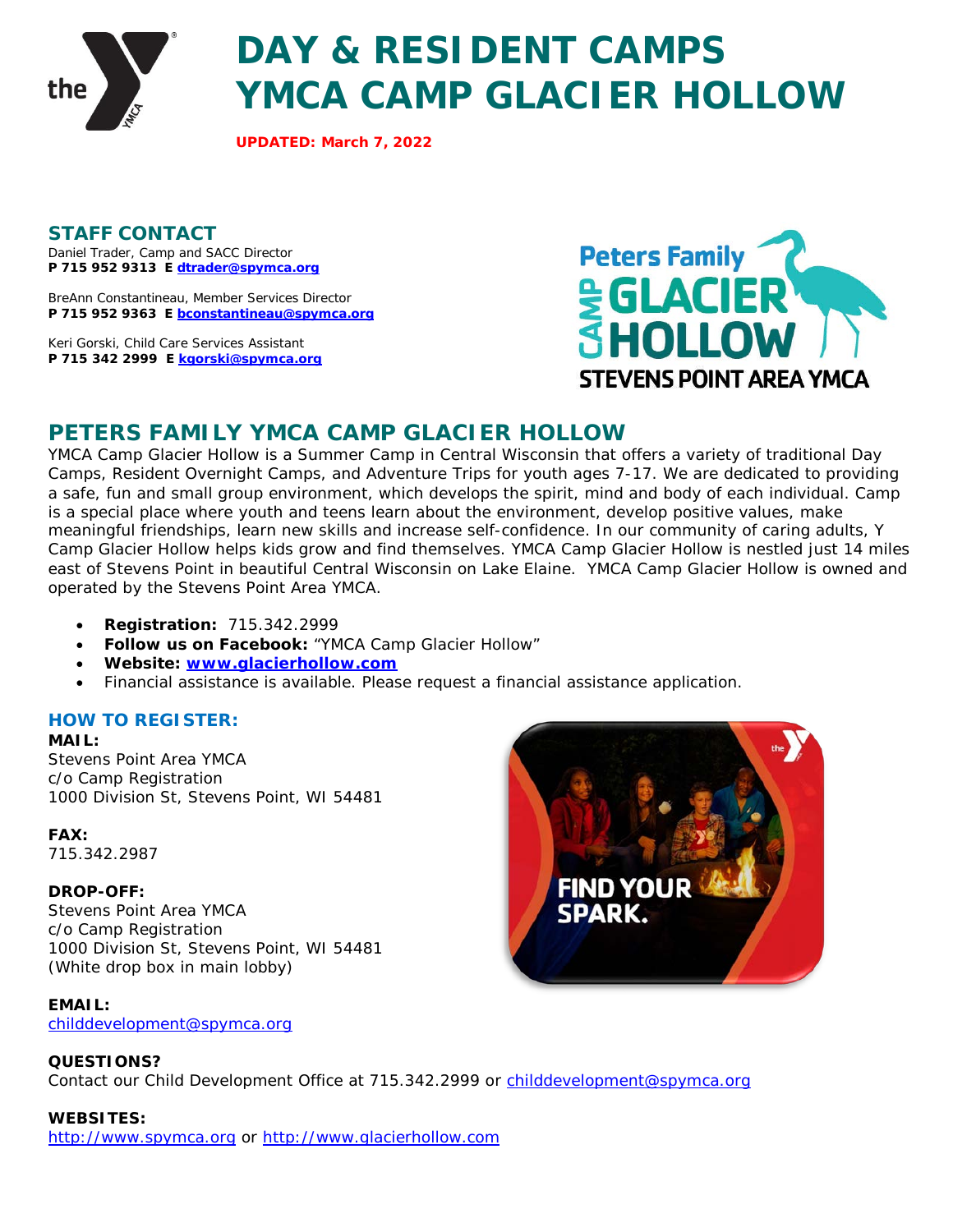# **CAMP GLACIER HOLLOW DAY CAMP (Ages 7-12)**

- Held at YMCA Camp Glacier Hollow in Amherst Junction, WI
- Weekly themes and traditional camp activities
- DATES: 12 weeks from June 6-August 26 **(No Camp July 4-5)**
- TIMES: Monday–Friday 7:00AM-5:30PM
- Fees include transportation to and from the YMCA, along with lunch and snacks
- School Bus departs the YMCA promptly at 8:30AM and returns at 4:30PM

|                        |       | <b>JULY 6-8</b> |
|------------------------|-------|-----------------|
| YMCA MEMBER:           | \$185 | \$133           |
| <b>GENERAL PUBLIC:</b> | \$225 | \$165           |

#### **WEEK 1: JUNE 6-10 – BLAST OFF TO SUMMER**

Summer is here and we're ready to jump right in with this out of this world space theme. Keep an eye out for aliens while playing space themed games along with all the traditional camp fun as well.

#### **WEEK 2: JUNE 13-17 – MEDIEVAL CARNIVAL**

Be transported back to ye olden times with knights, lords, and ladies. Most of all don't miss out on the carnival, though, with face painting, archery, axes, and games.

#### **WEEK 3: JUNE 20-24 - WET N' WILD**

This ever-popular week will be soakin' with wet and wild excitement! We will experience water and wacky fun all week, including our extremely popular slip n' slide, sponge tag, water balloon battles, and so much more!

#### **WEEK 4: JUNE 27-JULY 1 – FISHING MANIA**

Join us to learn fishing techniques, safety, and just spend lots of time fishing! Whether you've never fished or fish all the time, this is a great opportunity to hone your skills. Campers will fish from our fishing dock and boats during the course of the week. Fishing pole is recommended, labeled with name.

#### **WEEK 5: JULY 6-8 – HOLIDAY EXTRAVAGANZA**

Squeeze all the excitement of every holiday into this shortened week. Trick or treating, egg hunt, camp craft gift exchange and more will be included!

#### **WEEK 6: JULY 11-15 – CAMPFIRE GOURMET**

Bring out your inner chef and explore all the ways to cook over a campfire this week. From the classic s'mores, to pie iron grilled cheeses and everything in between, you'll be surprised what we can cook up.

#### **WEEK 7: JULY 18-22 – OUTDOOR ED-VENTURES**

Explore the science of camp! From seeing what lives in the lake to learning about the plants on camp to cool science experiments, we'll do it all.

#### **WEEK 8: JULY 25-29 – AHOY! PIRATES**

Join a pirate crew and brave the waters of Lake Elaine. Hunt for pirate treasure, build your own makeshift boats, and boat across the lake on corcls and kayaks.

Just beware of rival pirates and mutinies!

#### **WEEK 9: AUGUST 1-5 – WILD, WILD WEST**

Brush up on your horse knowledge and be transported to the untamed wilds of the old west to join the search for gold, outsmart troublesome outlaws, and aid the sheriff.

#### **WEEK 10: AUGUST 8-12 – ARTFUL CREATIONS**

Explore the many forms of art in the natural beauty of camp. Photography, camp crafts, nature art, singing and more will be included.

#### **WEEK 11: AUGUST 15-19 – PREHISTORIC PLUNGE**

Dive back to a time when dinosaurs roamed Glacier Hollow. Showcase your favorite dinosaur and see what we discover when we explore the deep, deep past.

#### **WEEK 12: AUGUST 22-26 – GREATEST HITS**

Let's end the summer on a high note with all the favorites from each week! Friday is Glacier Hollow pride day so make sure to wear your favorite Glacier Hollow gear!

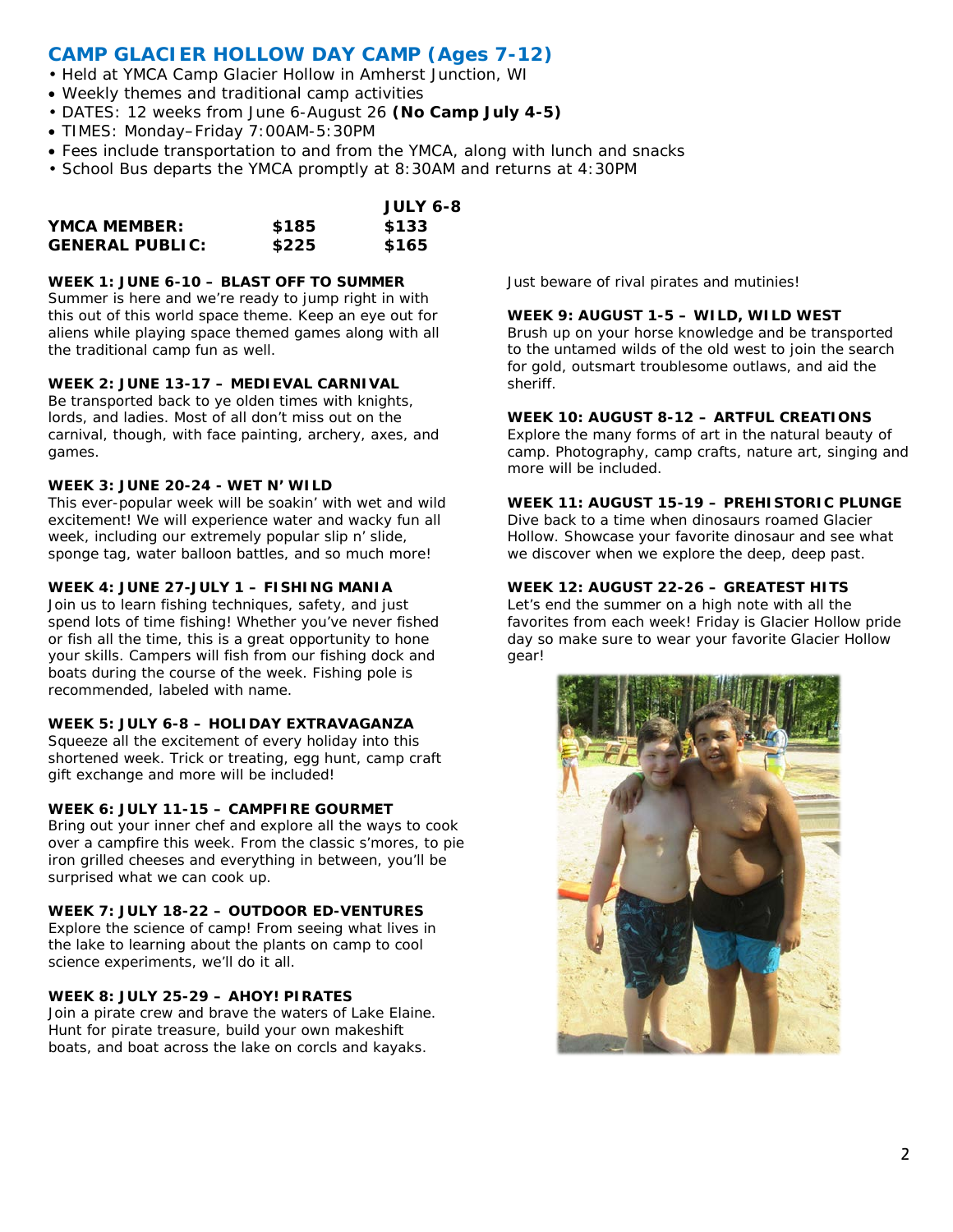# **CAMP GLACIER HOLLOW RESIDENT CAMP - AGES 7-14**

Our YMCA Resident Camps offer youth a safe environment, positive values, personal growth, lifelong friendships, environmental awareness, and outrageous fun! Join us this summer for an experience that lasts a lifetime!

**TIERED PRICING FOR RESIDENT CAMPS** – We understand that different families have varied abilities to pay, so we have three pricing levels to better fit all financial needs. Please consider selecting the highest tier you can afford to allow YMCA Camp Glacier Hollow to best stretch our funding and continue to improve the quality of each camper's experience. (\*All Stevens Point Area YMCA Family and Single Parent Family members are eligible for a \$25 member discount per resident camp, excluding LIT Camps)

**PRICE A** – Most accurately reflects the true cost of camp including wear and tear, and depreciation.

**PRICE B** – A partially subsidized rate. (Choosing this tier will require that you complete a subsidy survey which will be sent to the email address provided at registration.)

**PRICE C** – Our historically standard rate, which does not represent the true cost of camp. This rate is subsidized through fundraising, special events and sustaining contributions. (Choosing this tier will require that you complete a subsidy survey which will be sent to the email address provided at registration.)

**ARRIVAL/PICK UP TIMES FOR 6 DAY PROGRAMS** - Camp arrival/check-in is on Sunday, 1:30-3:30PM. Pick-up/check-out is on Friday, 11:00-11:30AM. Camper families are welcome to join us for a closing ceremony on Friday from 10:00-11:00AM.

#### **BEGINNING EXPLORER CAMPS**

#### **JUNE AND AUGUST CAMPS**

- Camp arrival/check-in between 1:30-3:30PM SUNDAY
- Pick-up/check-out at 6:30PM WEDNESDAY
- Camper families are welcome to join us for a closing ceremony at 5:00PM on Wednesday

#### **JULY CAMP**

- Camp arrival/check-in between 1:30-3:30PM TUESDAY
- Pick-up/check-out at 6:30PM FRIDAY
- Camper families are welcome to join us for a closing ceremony at 5:00PM on Friday



#### **BEGINNING EXPLORER (AGES 7-10) – JUNE 5-8, JULY 5-8, OR JULY 31-AUGUST 3, 2022**

Ideal for first time, younger campers, this 4-day session is a great intermediate progression from day camp to the full 6-day resident camp. Campers will experience hands-on camp activities like pond mucking, canoe lessons, fishing, archery and more. Camp Counselors will guide campers in discovering the wonders of nature and camping, while building confidence and independence. June 5-8 and July 31-August 3 check-in Sunday, check out Wednesday; July 5-8 check in Tuesday, check out Friday.

PRICE A: \$410 PRICE B: \$360 PRICE C: \$280

#### **FISHING-HUNTING-CAMPING (AGES 8-14) – JUNE 12-17, 2022**

This camp is for your ultimate outdoor enthusiast! We will be diving into all aspects of living and surviving outdoors including building primitive shelters, outdoor cooking, fire building. campsite setup and cleanup, and more! An overnight tent camping experience will put skills to use. Campers can also participate in all our traditional camp activities such as canoeing, swimming, sports…and of course, fishing!

PRICE A: \$540 PRICE B: \$490 PRICE C: \$420

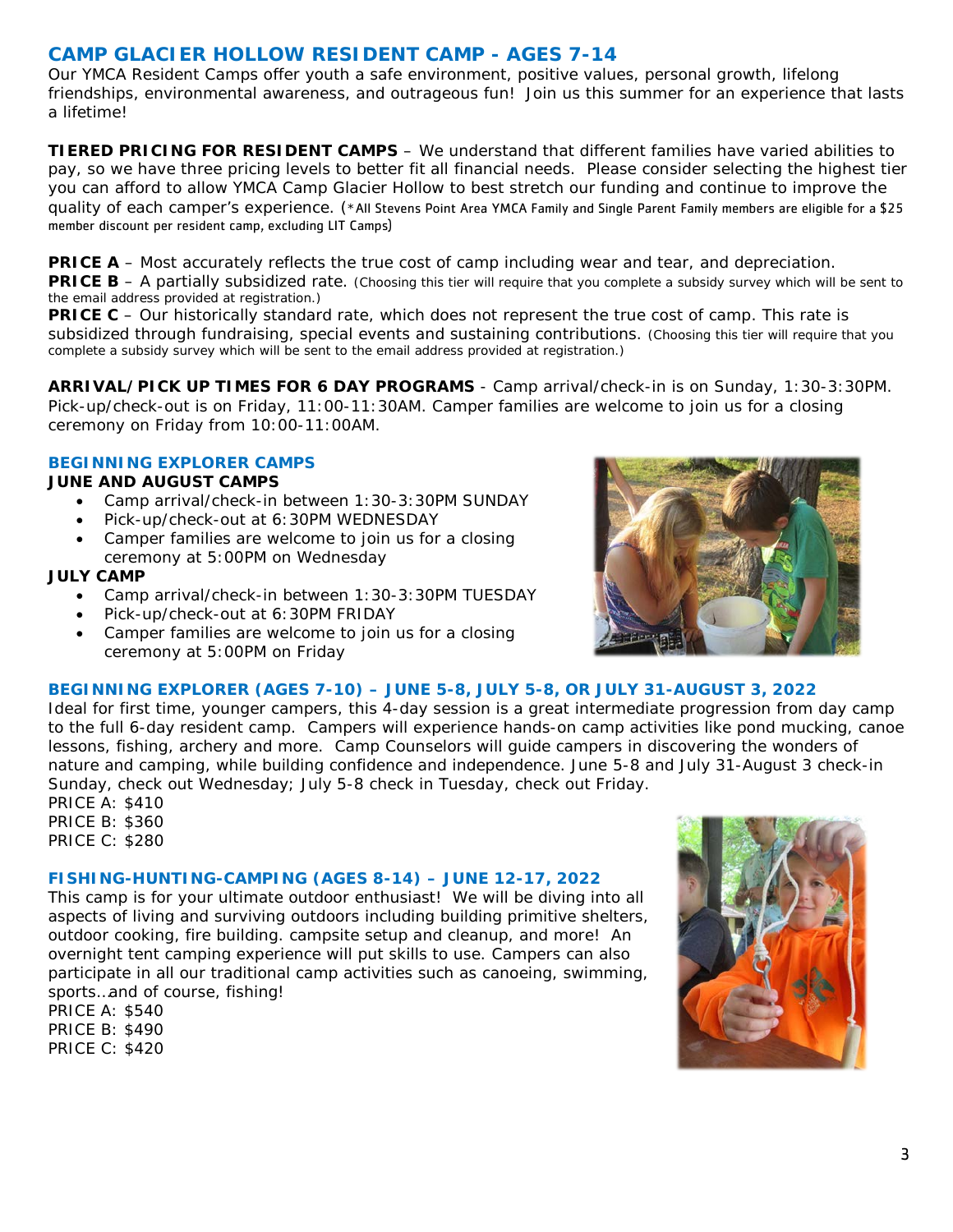#### **TWILIGHT TAMERS (AGES 8-14) – JUNE 19-JUNE 24, 2021**

Perfect for our campers that like to stay up late and sleep in! Our Twilight Tamers spend their nights stargazing, sleeping out under the stars, going on night hikes, and then sleep in later than other resident camps. They also enjoy all of the traditional camp fun during the day, as well.

PRICE A: \$540 PRICE B: \$490 PRICE C: \$420

#### **SPLASH & SPORT (AGES 8-14) – JUNE 26-JULY 1, 2022**

This session will be wet n' wild! Includes canoeing/kayaking, corcls, snorkeling, giant slip n' slide, lily pad, and water games galore. Prepare to get soaked! PRICE A: \$540 PRICE B: \$490 PRICE C: \$420



#### **\*WILD, WILD WEST (AGES 8-14) - JULY 10-15, 2022**

Be transported back to the untamed wilds of the old west this week to experience the excitement of the gold rush, outsmart the outlaws, and aid the sheriff. And maybe even pick up some horse knowledge along the way.

PRICE A: \$540 PRICE B: \$490 PRICE C: \$420

#### **ADVENTURE CAMP (AGES 8-14) – JULY 17-22, 2022**

A week like no other! This session combines a focus on outdoor recreation skills with our traditional camp activities. Space is limited this week so register early for the adventure! (\*An off-site Cave Tour field trip is planned depending on COVID restrictions, so price includes transportation costs which will be refunded if canceled.) PRICE A: \$565

PRICE B: \$515 PRICE C: \$445

#### **\*PIRATES OF GLACIER HOLLOW (AGES 8-14) – JULY 24-29, 2022**

Hoist your cabin's flag and paddle across Lake Elaine. This pirate themed week will have you searching for treasure and making your own makeshift boat and seeing how well it floats. But beware of rival pirates and mutinies.

PRICE A: \$540 PRICE B: \$490 PRICE C: \$420

#### **CAMP WISE SPIRITS (AGES 8-14) – AUGUST 7-12, 2022 (JUST FOR GIRLS!)**

A 6-day session just for girls, concentrates on the activities that our girl campers have told us they love the most! Campers will learn about themselves, build self-confidence, make meaningful friendships, develop new skills, and have lots of traditional camp fun!

PRICE A: \$540 PRICE B: \$490 PRICE C: \$420



#### **\*CAMP STRONG SPIRITS – (AGES 8-14) - August 14-19, 2022 (JUST FOR BOYS!)**

A brand new flip on our successful classic, Camp Wise Spirits session. This 6-day session just for boys focuses on the activities our boy campers love the most while providing opportunities for them to learn about themselves, develop new skills, try new things, and build self-confidence along with traditional camp fun. PRICE A: \$540

PRICE B: \$490 PRICE C: \$420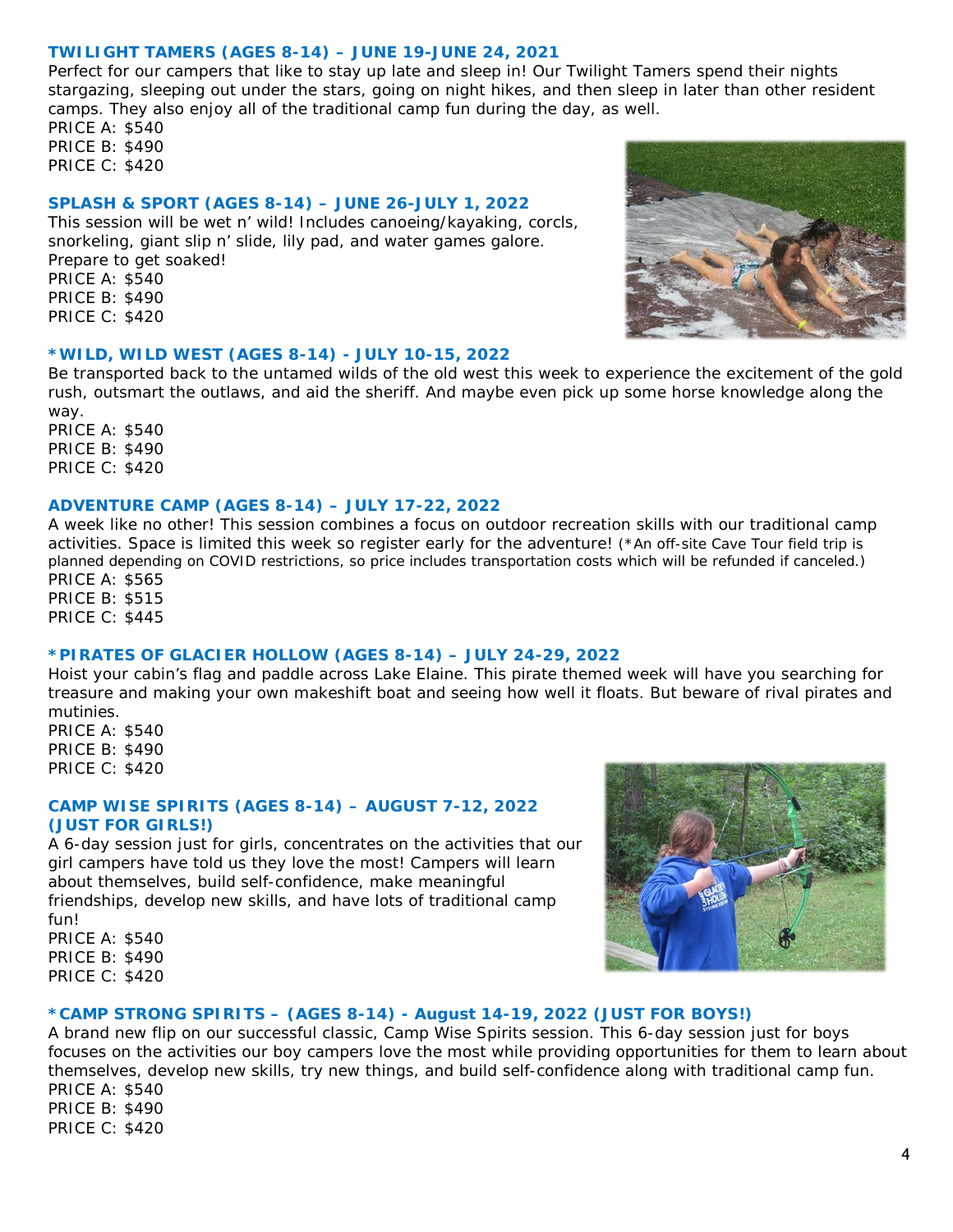# **CAMP GLACIER HOLLOW ADVENTURE TRIPS CAMP – AGES 12-17**

Adventure Trips are back! Glacier Hollow's Adventure Trips program provides opportunities for our older campers to have a more rugged camp experience and journey on off-site adventures creating opportunities to develop an appreciation and respect for the environment, learn specific outdoor skills, improve teamwork and leadership skills, build self-confidence, and create friendships with their close-knit group.

**TIERED PRICING FOR ADVENTURE TRIP CAMPS** – We understand that different families have varied abilities to pay, so we have three pricing levels to better fit all financial needs. Please consider selecting the highest tier you can afford to allow YMCA Camp Glacier Hollow to best stretch our funding and continue to improve the quality of each camper's experience. (\*All Stevens Point Area YMCA Family and Single Parent Family members are eligible for a \$25 member discount per resident camp, excluding LIT Camps)

**PRICE A** – Most accurately reflects the true cost of camp including wear and tear, and depreciation. **PRICE B** – A partially subsidized rate. (Choosing this tier will require that you complete a subsidy survey which will be sent to the email address provided at registration.)

**PRICE C** – Our historically standard rate, which does not represent the true cost of camp. This rate is subsidized through fundraising, special events and sustaining contributions. (Choosing this tier will require that you complete a subsidy survey which will be sent to the email address provided at registration.)

**ARRIVAL/PICK UP TIMES FOR 6 DAY PROGRAMS** - Camp arrival/check-in is on Sunday, 1:30-3:30PM. Pick-up/check-out is on Friday, 11:00-11:30AM. Camper families are welcome to join us for a closing ceremony on Friday from 10:00-11:00AM.

### **INTRO TO ADVENTURE CAMP**

- Camp arrival/check-in between 1:30-3:30PM TUESDAY
- Pick-up/check-out at 6:30PM FRIDAY
- Camper families are welcome to join us for a closing ceremony at 5:00PM on Friday

#### **\*TENTS AND TRAILS – JUNE 5-10 (AGES 13-17)**

Campers will gain outdoor survival and camping skills through overnight tent camping initially on-site at Glacier Hollow. Then they will explore a variety of trails in the surrounding area and camp out at nearby parks while adventuring. (Final details subject to final trip planning and current COVID-19 protocols.) PRICE A: \$570

PRICE B: \$520 PRICE C: \$450

#### **\*INTRO TO ADVENTURE – JULY 5-8 (AGES 12-15)**

A great opportunity to get your first taste of Adventure Trips! Enjoy a variety of hikes, canoe trips, and overnight tent camping similar to our Tents and Trails and Voyage On The River sessions, but on a smaller scale. (Final details subject to final trip planning and current COVID-19 protocols.) PRICE A: \$440

PRICE B: \$400 PRICE C: \$320



#### **\*VOYAGE ON THE RIVER – JULY 31-AUGUST 5 (AGES 13-17)**

Campers will learn and practice advanced paddling techniques and safety procedures before setting out on a multi-day canoe trip. Campers will also practice setting up, using, and shutting down a campsite with an overnight tent experience at Glacier Hollow before camping out between days on the river. (Final details subject to final trip planning and current COVID-19 protocols.)

PRICE A: \$570 PRICE B: \$520 PRICE C: \$450